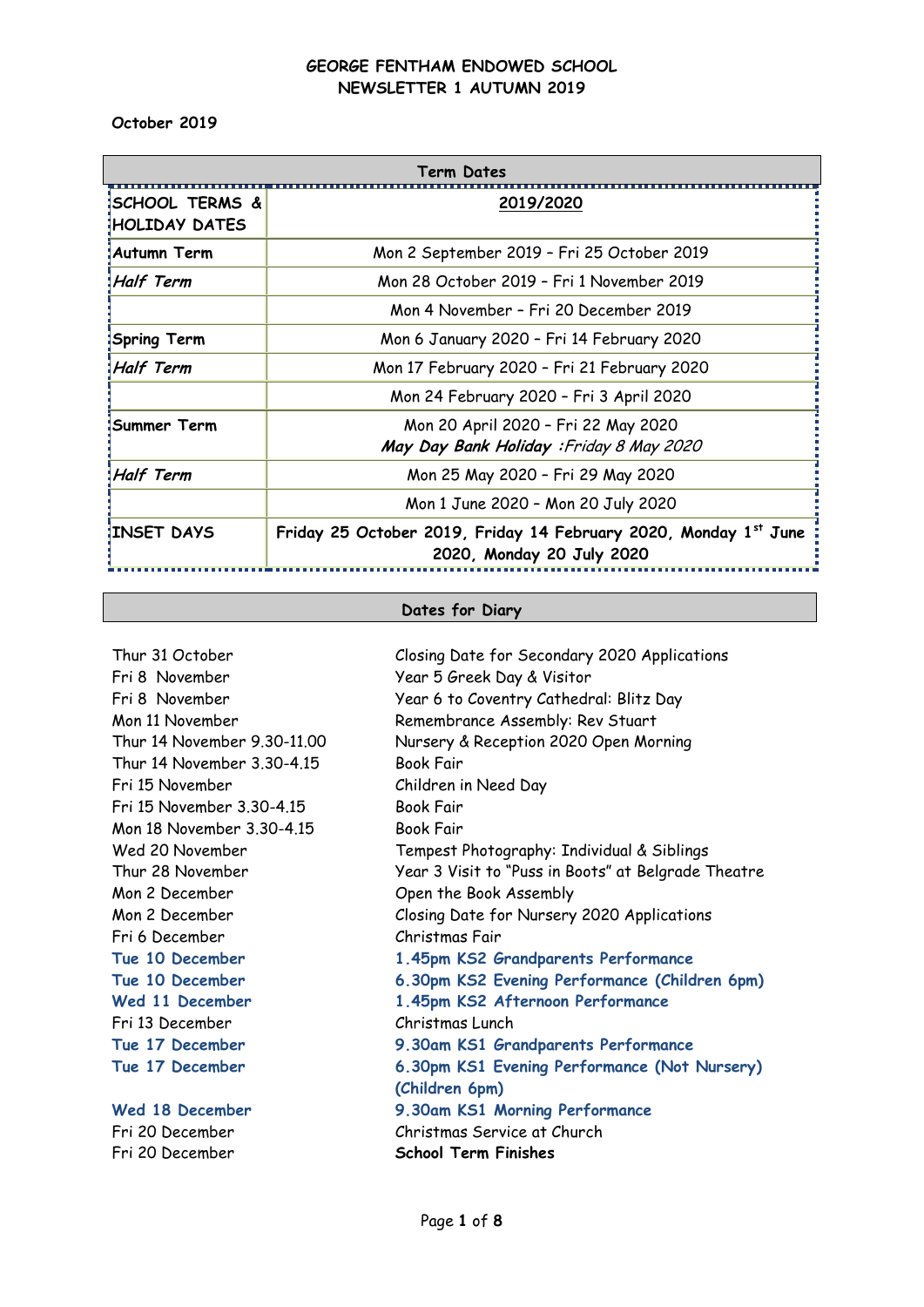## **2020**

| Mon 6 January           | <b>School Term Starts</b>                    |
|-------------------------|----------------------------------------------|
| Mon 13 January          | Rev Stuart Assembly                          |
| Wed 15 January          | Closing Date for Reception 2020 Applications |
| Mon 20 January          | Open the Book Assembly                       |
| Fri 31 January          | Nursery 2020 Offer Day                       |
| Wed 5 February          | Y3 Synagogue Trip                            |
| Mon 10 February         | PTFA Disco                                   |
| Wed 12 February         | Chance to Shine Assembly                     |
| Monday 2 March          | Secondary 2020 Offer Day                     |
| Mon 9 - Fri 13 March    | Health Week                                  |
| Mon 9 & 10 March        | Lifebus                                      |
| Mon 16 March            | Open the Book Assembly                       |
| Fri 3 April             | Easter Service at Church                     |
| Thur 16 April           | Reception 2020 Offer Day                     |
| Mon 18 May              | PTFA Disco                                   |
| Wed 3 June              | Tempest Class Photographs                    |
| Mon 8- Fri 12 June      | Year 5 Bikeability                           |
| Mon 29 June- Fri 3 July | Year 6 Residential Trip to Croft Farm        |
| Fri 17 July             | Year 6 Leavers Service at Church             |
|                         |                                              |

#### **Staffing Update**

We are delighted to welcome Mrs Justice, our new Finance Officer, to George Fentham School. She has very much enjoyed her first half term with us and already knows many of our children and families.

As you may know, Mrs Hansford is currently absent from school. I am sure you will join with me in sending her our very best wishes. In order to provide some cover in the office, Mrs Kelly has been supporting at the start and end of the day and over lunchtimes.

I am extremely grateful to both Mrs Justice and Mrs Kelly for all their hard work in ensuring the smooth day-to-day running of the school during this time.

#### **Nursery 2020-21 Admissions**

#### **Applications for a Nursery Place**

If you would like to apply for a Nursery place to start in September 2020 you should apply to George Fentham Endowed School by  $2^{nd}$  December, 2019. You may make a late online application after the closing date, but this will have implications should we be oversubscribed. Offers will be made on  $31^{st}$  January, 2020. Please go on-line to our school website <http://www.georgefenthamschool.co.uk/admissions.html> where you can see our Admission Policies and download an application form.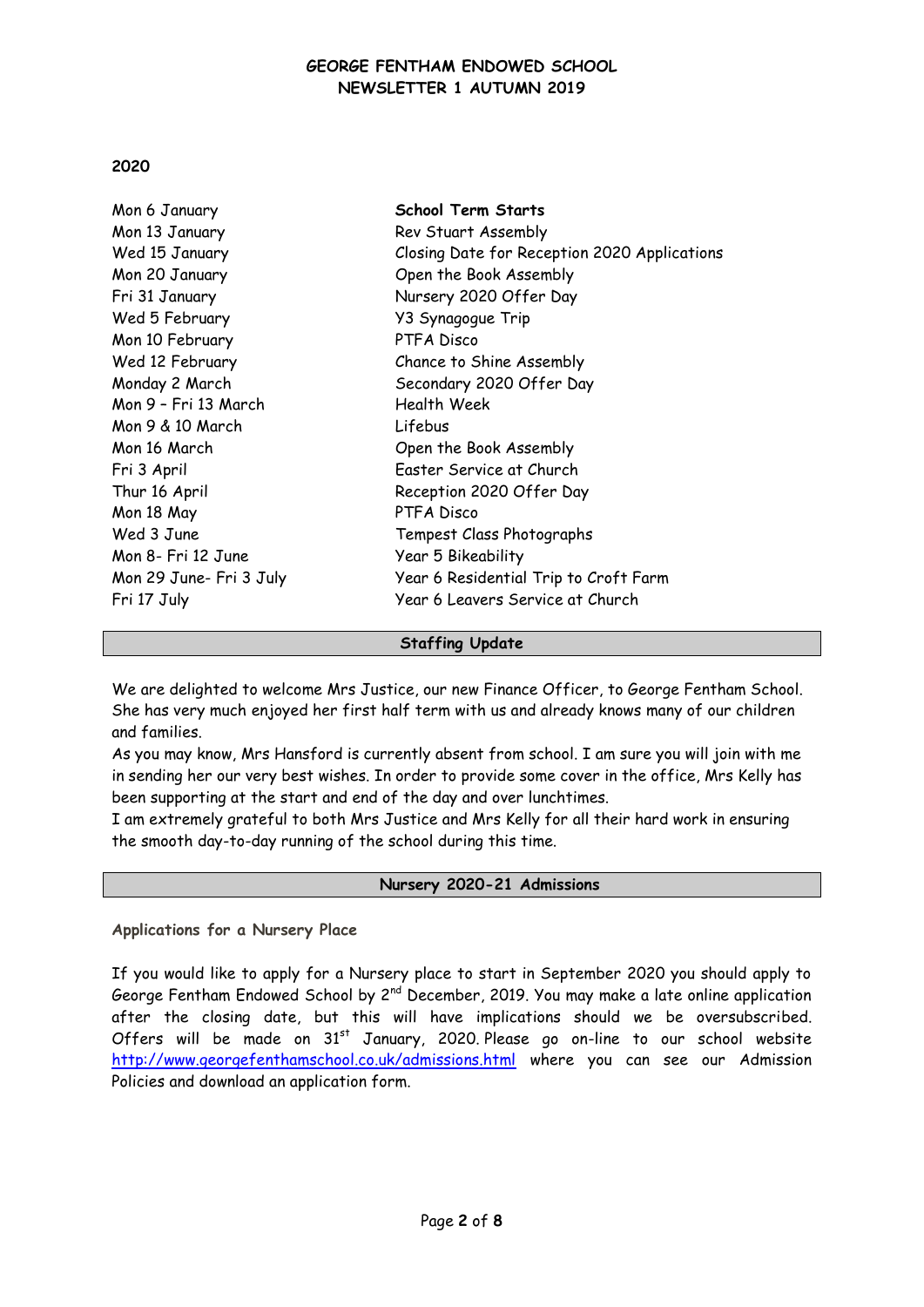#### **Class Events**

#### **Reception Reading Workshop**

Reception had a very successful Reading Inspire workshop at the beginning of term.

Lots of parents attended and they found out how we approach and teach reading in Reception and how they can support at home. After an informative presentation the parents were able to work with their child in the classroom to create a front cover of their favourite book and make a bookmark. There was a lovely variety of story books to look at and share. All the children received a reading pack which contained a storybook and phonic activities to support reading at home.

## **Year 4 Roman Soldier visit**

On Thursday  $10^{th}$  October, Year 4 were thrilled to find a Roman Solider in the classroom, complete with weapons, marching kit, stories from Rome and tales of fighting the Celts. We learnt how to be a soldier - the training, discipline, and organisation was imaginatively bought to life by several Year 4 students. We learnt how the Romans equipped themselves for battles and, rather alarmingly, we learnt about the Roman way of getting rid of their enemies effectively and efficiently! The children loved the gory and gruesome details. We looked at artefacts from Roman times and learnt how we have discovered so much about the Romans and then we explored how the Romans felt when they landed in Britain.

The day ended with a battle on the playground between the Roman army and the Celts. We had so much fun! The Roman soldier really brought history to life for us and the children have reflected this enthusiasm in their history lessons. Best of all, the Roman Soldier was so complimentary about the behaviour and love of learning that Year 4 showed. We are so proud of them!

#### **Y4 Gymnastics**

This half term, Year 4 have been working on their cheer-leading skills with Becky the coach from Animated Dance. The class have improved their co-ordination, rhythm and performance. They have finessed their cheer-leading sequences and they have been delighted to see how much they can do with confidence now. Well done year 4!

#### **Year 5 Armonico Workshop & Year 5 Kings Singers Concert at Solihull School**

Class 5 were very lucky to have been involved in two musical workshops with the Armonico Consort this term and they have worked incredibly hard in their music lessons with Mrs Kermode to learn and memorise a variety of different works-from Native American chants, to an African song called 'Kelele' and a traditional Shaker melody called 'The Gift'.

The children were then specifically invited to sing this music in a concert with the worldrenowned male vocal group, The King's Singers. The concert featured a piece which was specially commissioned from the composer Toby Young called 'A Suitcase Full Of Songs', which incorporated different movements centred around the journey of refugees.

On the day, the children showed their enthusiasm throughout the long rehearsal and concert. Mrs Kermode and Mrs Bradburn were incredibly proud of the way that the children embraced the music in the performance and their behaviour was, at all times, exemplary.

Very well done to all children who took part!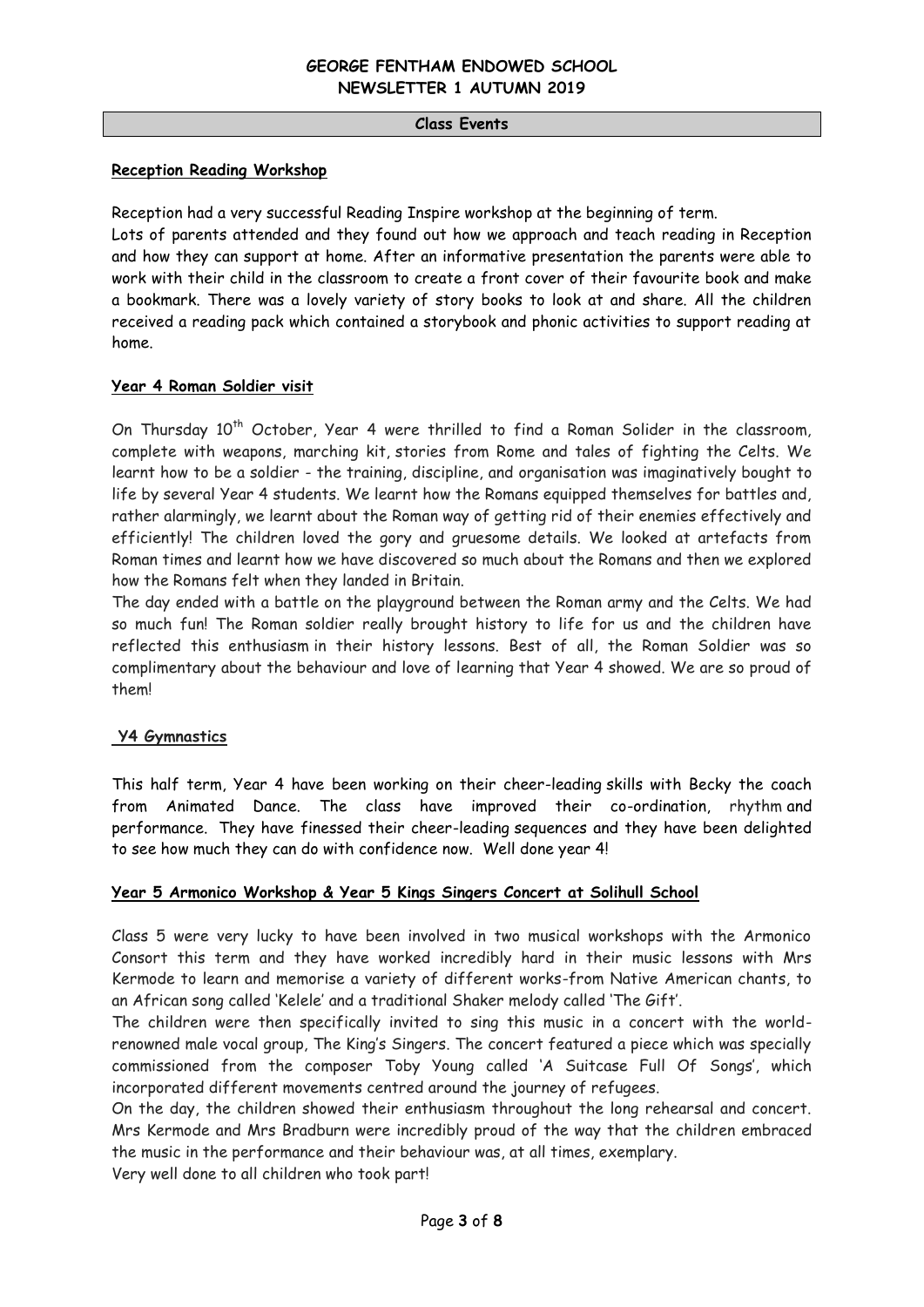## Y**ear 5 Playground Leaders**

Congratulations to the New Year 5 Play Leaders.

At the beginning of term Year 5 took part in two sessions of Play Leader Training with Chris Davis from the Solihull School Sports Partnership. They learned about the personal qualities that make good play leaders and then spent some time learning fun, fair and active games that they could teach to others on the playground. The children rose to the challenge and demonstrated fantastic qualities –we think they will make a great team of play leaders. Look out for your Year 5 play Leaders on the playground, they'll be a friendly face to help the younger children in their play.

## **Year 6 Tennis Tournament**

On Monday 14<sup>th</sup> October, Year 6 braved the weather for a very enjoyable afternoon at Hampton Sports Club playing tennis exercises and then a mini tournament. The wet weather did not dampen their enthusiasm and they all had a fun time.

# **Year 6 Harvest Tea**

On the afternoon of 21<sup>st</sup> October Year 6 entertained thirty grandparents and senior friends of the school with a tour and then served them tea and cakes which they had baked themselves. Feedback from our visitors was excellent and they were most impressed with how proud our children are of their school and how much they could talk about their learning.

#### **Charities**

#### **Macmillan Coffee Morning - Wear it Pink Non Uniform Day - After School Cake Sale**

On Friday 27<sup>th</sup> September 2019, we held our annual fundraising event for three different Cancer Charities. Children came dressed in a variety of shades of pink to show their support. Parents came to enjoy our Macmillan Coffee Morning and our end-of-day Bake Sale for Marie Curie was very well-attended, with a queue of people stretching round the playground! Thank you for all your support for these very worthy charities. We raised an amazing £515.52

**Clubs**

#### **Lunch Time Sports Clubs**

Well done to all the children who have participated in Lunch Time Sports Clubs this half term. They are now running at full capacity and the coaches are really pleased with all the children's dedication and enjoyment. These clubs will continue for five weeks after half term until the week beginning Monday 2<sup>nd</sup> December, which will be their last session.

## **Tuesday After School Club**

Paige and Jack have been really impressed with your netball and basketball skills, this club will continue after half term until Tuesday  $26<sup>th</sup>$  November, which will be the last session.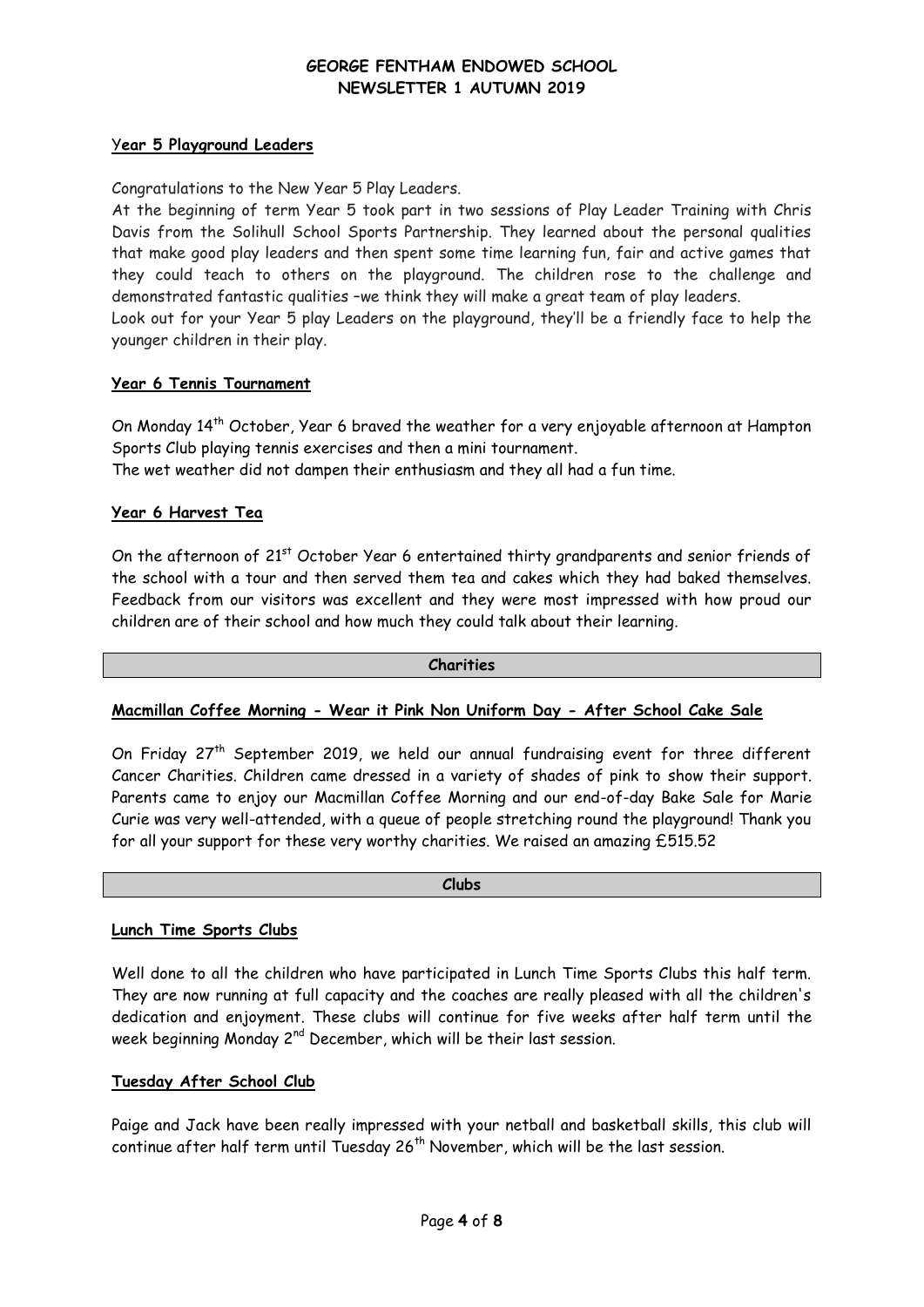## **Jet Dance After School Clubs**

Jet Dance will continue to run on Wednesdays after school. It is run by an outside agency. If your child would like to join this group please contact the school office for details.

#### **Complete Cricket**

This club will finish on Thursday 24<sup>th</sup> October and return again in January for all you budding cricketers.

If you have any suggestions for new clubs in the Spring Term please speak to Mrs Bradburn.

#### **The BASE**

If you have any queries about places please contact Mrs Tina Coley 01675 443913.

#### **100% Attendance – Summer 2019**

Congratulations and well done to the 54 children who achieved 100% Attendance Award Certificates for the **Summer Term 2019.** Below is a breakdown by pupil numbers in each of our classes:

| Previous Year | Number of Pupils |
|---------------|------------------|
| Reception     |                  |
|               | 12               |
|               |                  |
|               |                  |
|               |                  |
|               |                  |

#### **REMINDER: Mobile Phones in School**

May we remind you that mobile phones must not be used in school. The only exception to this is if parents use their phones to take photographs, **of their own child, for their own personal use** at the end of Class Assemblies or Performances. **We request that these images are not published on any form of social media.** This is in line with our school policies and procedures. Please ensure that mobile phones are switched off and put away at all other times. Thank you for your support in this matter.

#### **Medicines in School**

Please be aware that a medicine permission form must be completed and discussed with a member of the office staff if your child requires any medicine during the school day or whilst on school site for extra activities e.g. clubs and discos. It is extremely important that all medicine has the prescription label clearly displayed on the medicine, stating your child's name, dose and frequency. If this information is displayed on packaging, we will need this packaging to be supplied. This arrangement will also apply for Calpol, therefore, if your child requires Calpol during the school day the bottle must have a label with the above details.

Should you wish to discuss this in any further detail, please contact the school office.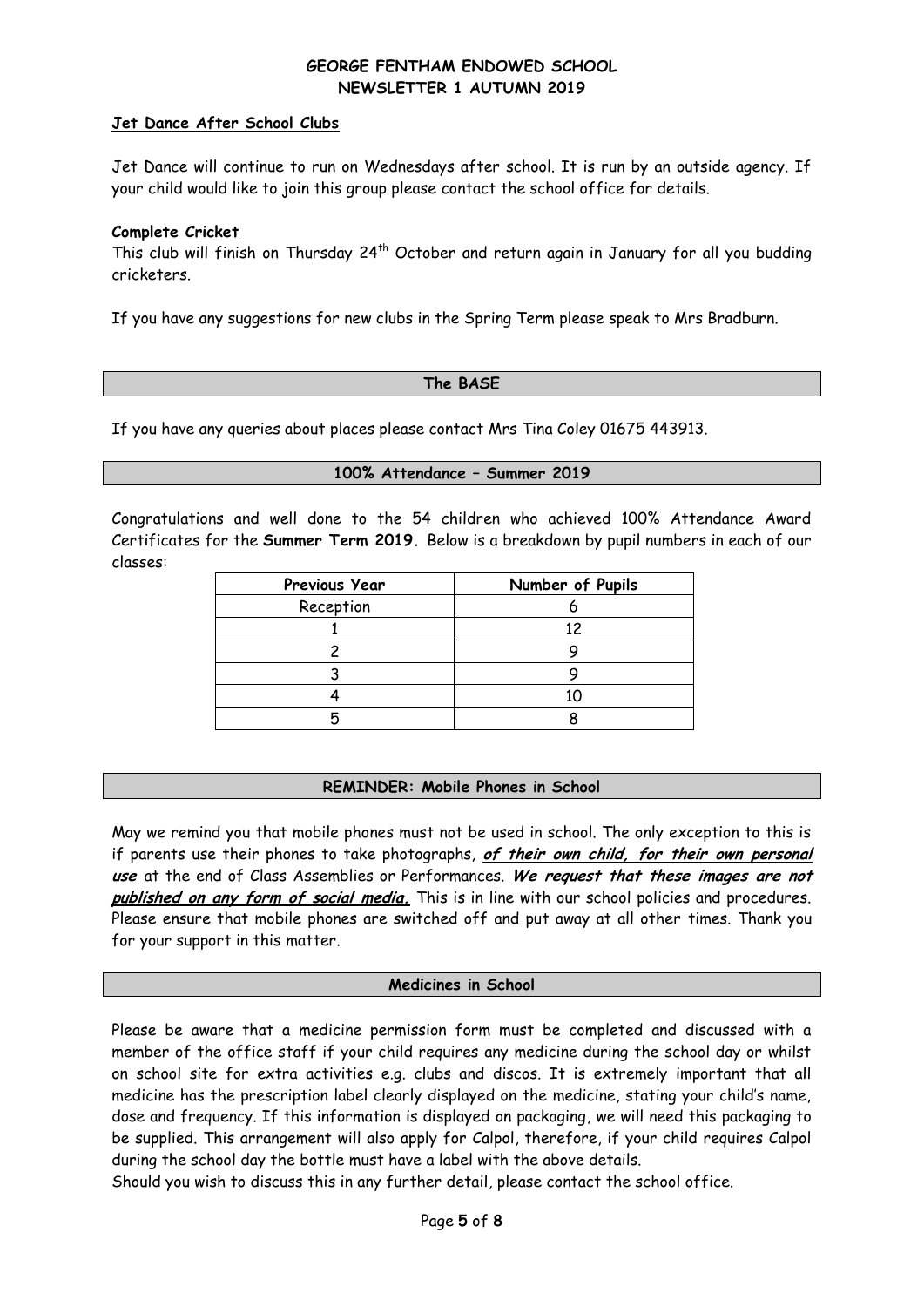#### **Dietary Requirements / Food Allergies**

Please note it is the responsibility of Parents or Carers to advise the school office, in writing, of any dietary requirements or food allergies for each individual child. Please note this is not required for food preferences but for medical conditions such as allergies or Religious Beliefs. This information will be stored on the child's record throughout school.

## **School Meals – Outstanding Debt**

Parents of children in KS2

From I<sup>st</sup> September 2019 School meals have increased to £2.15 per day.

Please ensure that you check your account regularly and credit your account with sufficient funds to pay for your child's school lunches. If a debt exceeds one week's school lunches a hot meal cannot be provided until the debt is cleared and the account is in credit. Thank you for your support in this matter.

Please contact the school office if you think your child may be eligible for free school meals.

## **REMINDER: Attendance and Requests for Leave of Absence**

To support us to secure good attendance for all of our pupils and to address concerns regarding any child's poor school attendance and punctuality, we will be continuing to work with Central School Attendance and Welfare Service Ltd (CSAWS) in 2019/20. Each half term, attendance registers are rigorously scrutinised to identify any attendance issues. This includes children falling below 95% attendance, children who are below 90% attendance and therefore at risk of becoming persistent absentees, children with any unauthorised absence and any punctuality concerns.

Your child may be referred to a CSAWS Attendance and Welfare Officer if their attendance and punctuality is causing concern. They will then contact you by phone, letter or home visit to discuss the school's concerns and how attendance and punctuality can be improved.

Please note, Head Teachers are only allowed to grant leave of absence in **very exceptional circumstances** and where the application has been made **two weeks in advance**. This does not include family holidays. Should you require any further information, or wish to discuss a leave of absence request please contact the school office.

#### **Medical, Dental & Optician Appointments**

Following advice from CSAWS, we would like to ask for your support in organising medical, dental and optician appointments outside of the school day. Please note if there is no alternative, you may be asked to show a copy of your appointment letter or card to the school office.

## **And finally…………………**

On behalf of everyone at George Fentham Endowed School, I wish you and your families an enjoyable half term break and look forward to welcoming the children back on Monday  $4<sup>th</sup>$ November 2019.

**Mrs J Gaughan Head Teacher**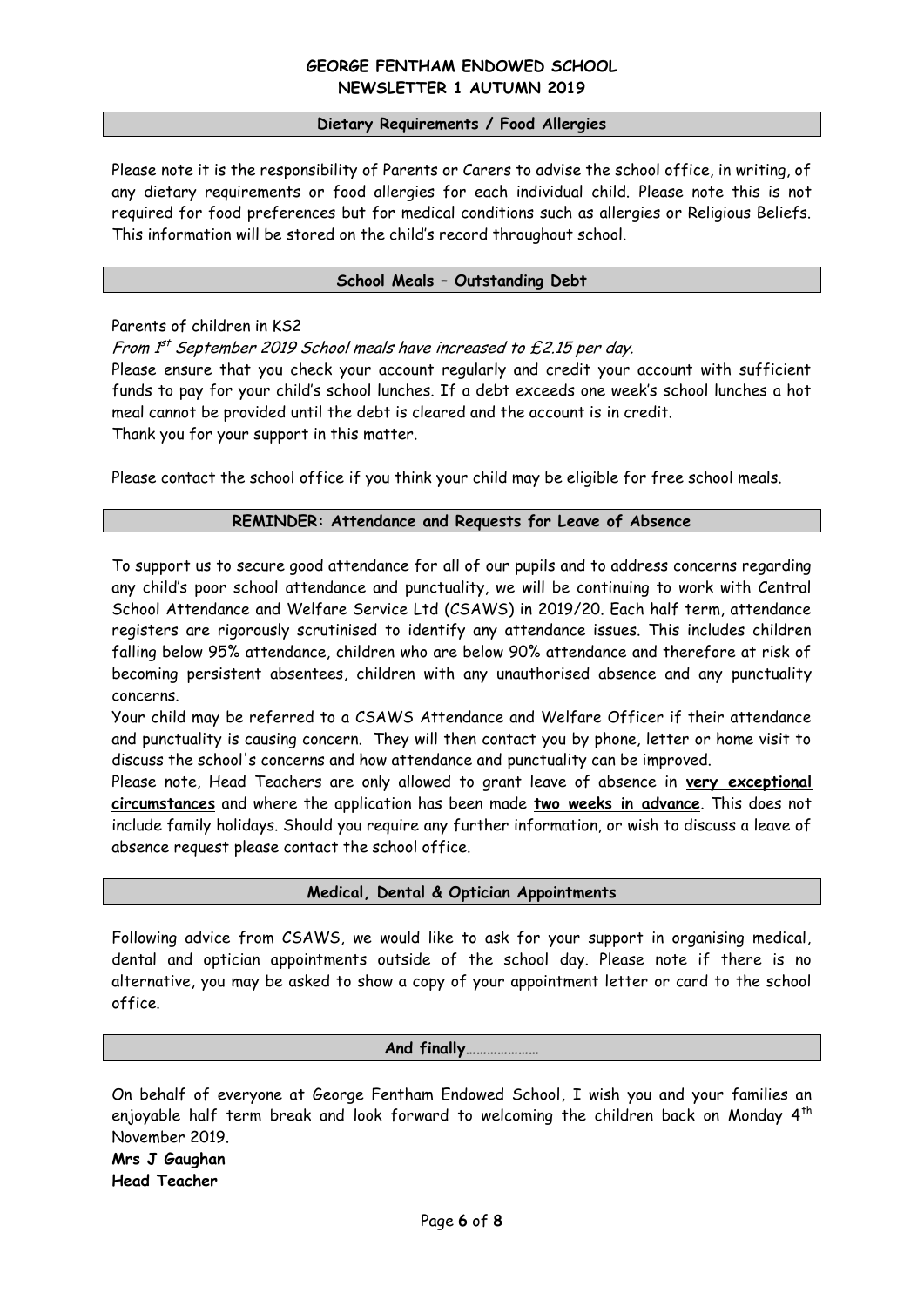**A Message from the PTFA**



This year the **PTFA is continuing to raise money for 'Project ICT Innovation'** to help update the school's IT resources. ICT equipment has a great impact on the children's progress.

A really easy and fun way to support this project (if you haven't already done it) is to sign up to our **100 Club** (private lottery). Memberships will need to be renewed in October for this academic year 2019-20. New parents will also be able to join. The first draw of the new year will be in November. More information to follow for joining/renewing. It's just £12 a year and a chance of winning £25, £15 or £10 every month. Any questions please contact: Aileen Spain.

Another way of supporting 'Project ICT Innovation' is our **Christmas Card Project**, which we are currently undertaking in partnership with Art Projects for Schools Ltd (APFS). The children have made some beautiful Christmas Cards at school that will look amazing in print and are great for sending to friends and family. Details to follow soon on how to order.



With Black Friday coming up on Friday 29<sup>th</sup> November, don't forget to shop through the online fundraising portal <https://www.easyfundraising.org.uk/causes/gfeschoolptfa/> so we receive a small % from the retailers.

**School Name Labels.** Remember if you buy your school name labels from: [www.mynametags.co.uk](http://www.mynametags.co.uk/) quoting the **school ID: 26751** – we will receive 20% of your order!



Thank you to everyone who came to the school disco and to the parents who volunteered to help. We raised an amazing **£300!**

The autumn term is always a fun but busy time behind the scenes as we're starting to organise our big event of year – **The Christmas Fair**! So keep **Friday 6th December 3:45-5:45pm** free in your diaries and here are just a few ways you can help make it fantastic! (More details to follow.)